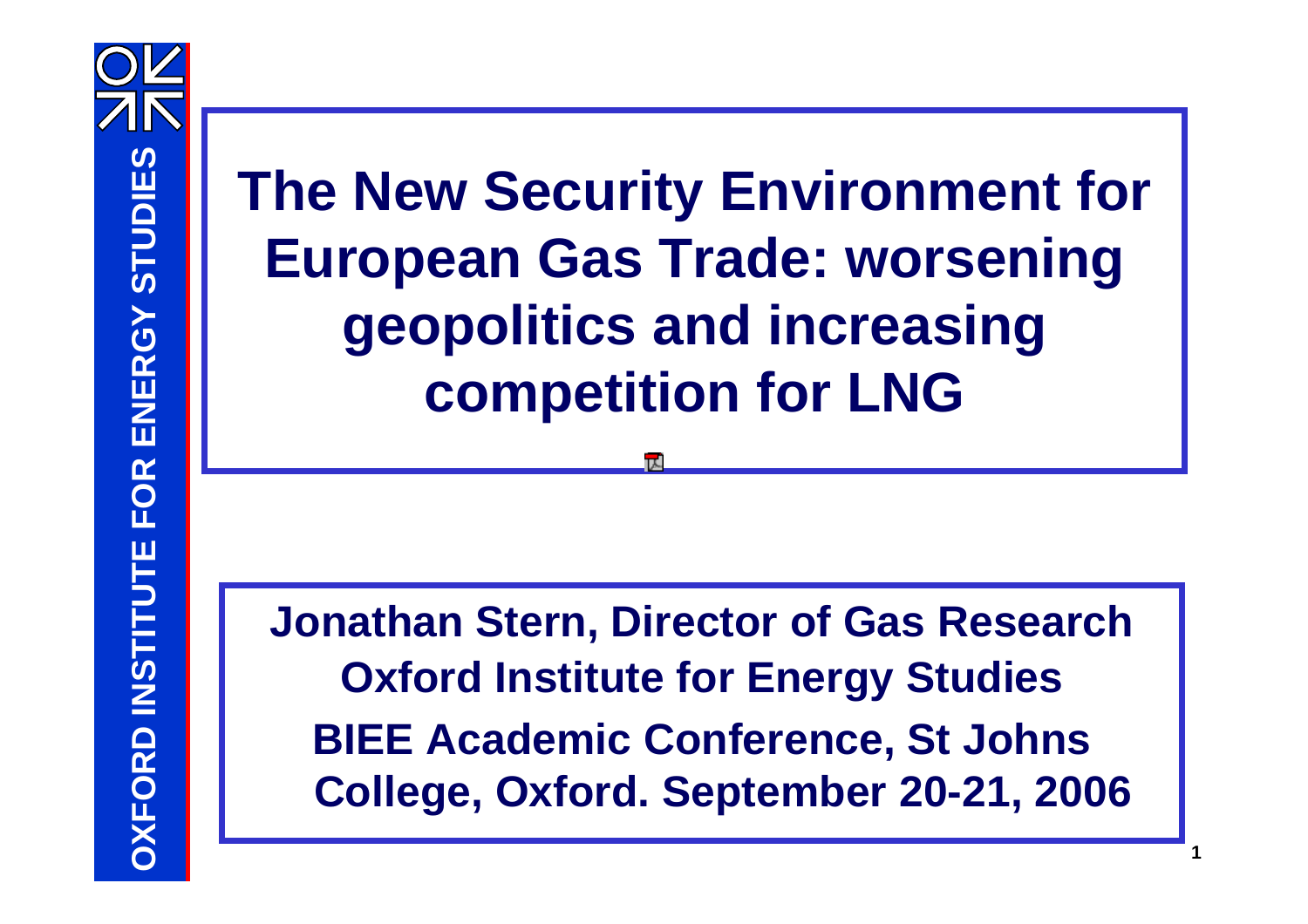### **Components of the New Environment**

- **Indigenous gas reserves and production**
- **Foreseeable limits on Russian exports**
- **Reduced likelihood of Middle East, Caspian (and possibly North African) pipeline supplies**
- **Limitations of West African LNG**
- **Development of a "Gas-OPEC"**
- **Failure of liberalisation and competition in Continental Europe?**
- **Domestic security issues require as much (more?) attention as international**
- **Atlantic/global competition for LNG supply**
- **Competition from China and India?**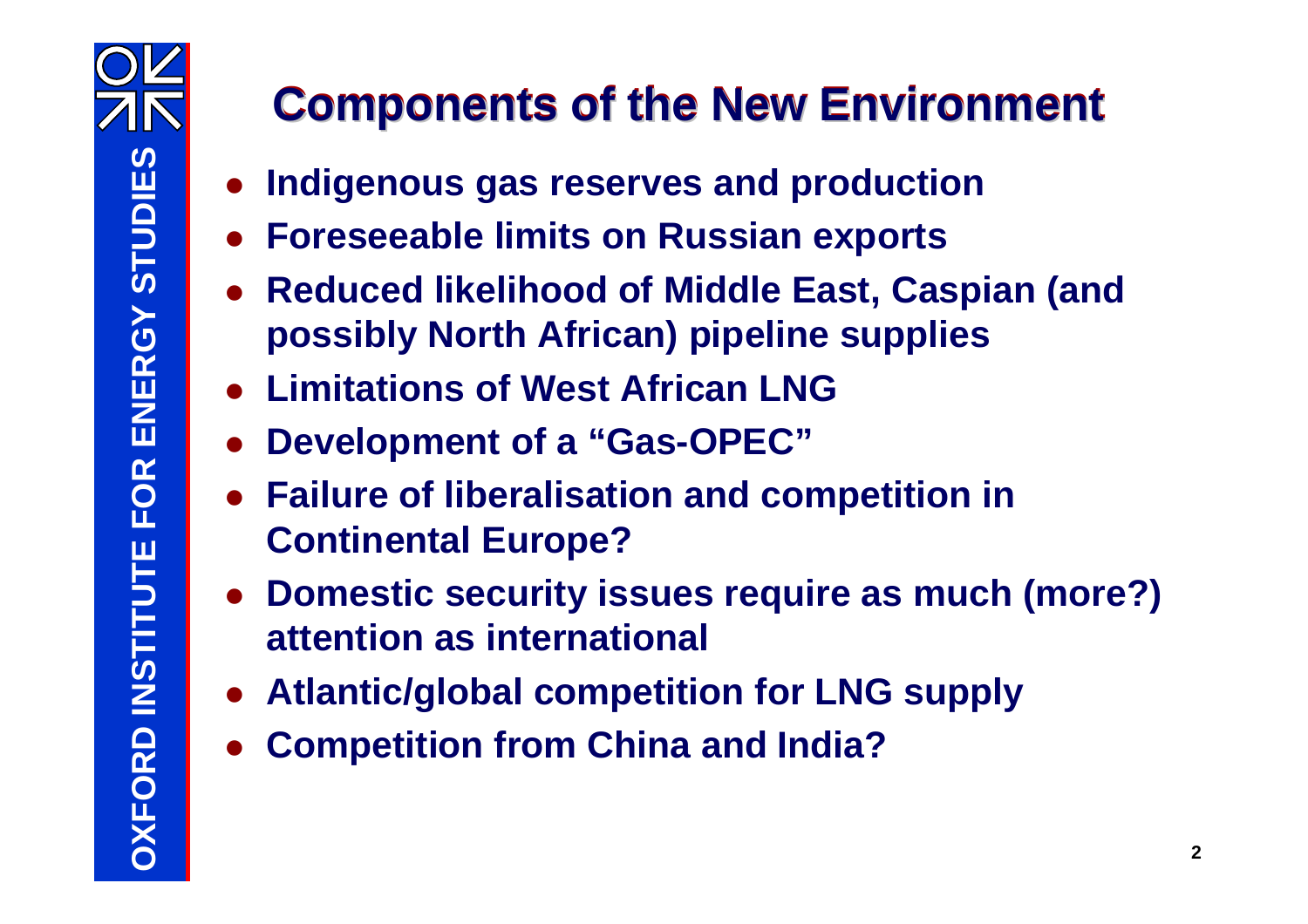# **Indigenous European Gas Supplies**

**Present knowledge of UK, Norwegian, Dutch and other Continental European gas reserves, suggests that indigenous European production will not increase beyond 2010, and are likely to decline after that date; this decline is likely to accelerate after 2015**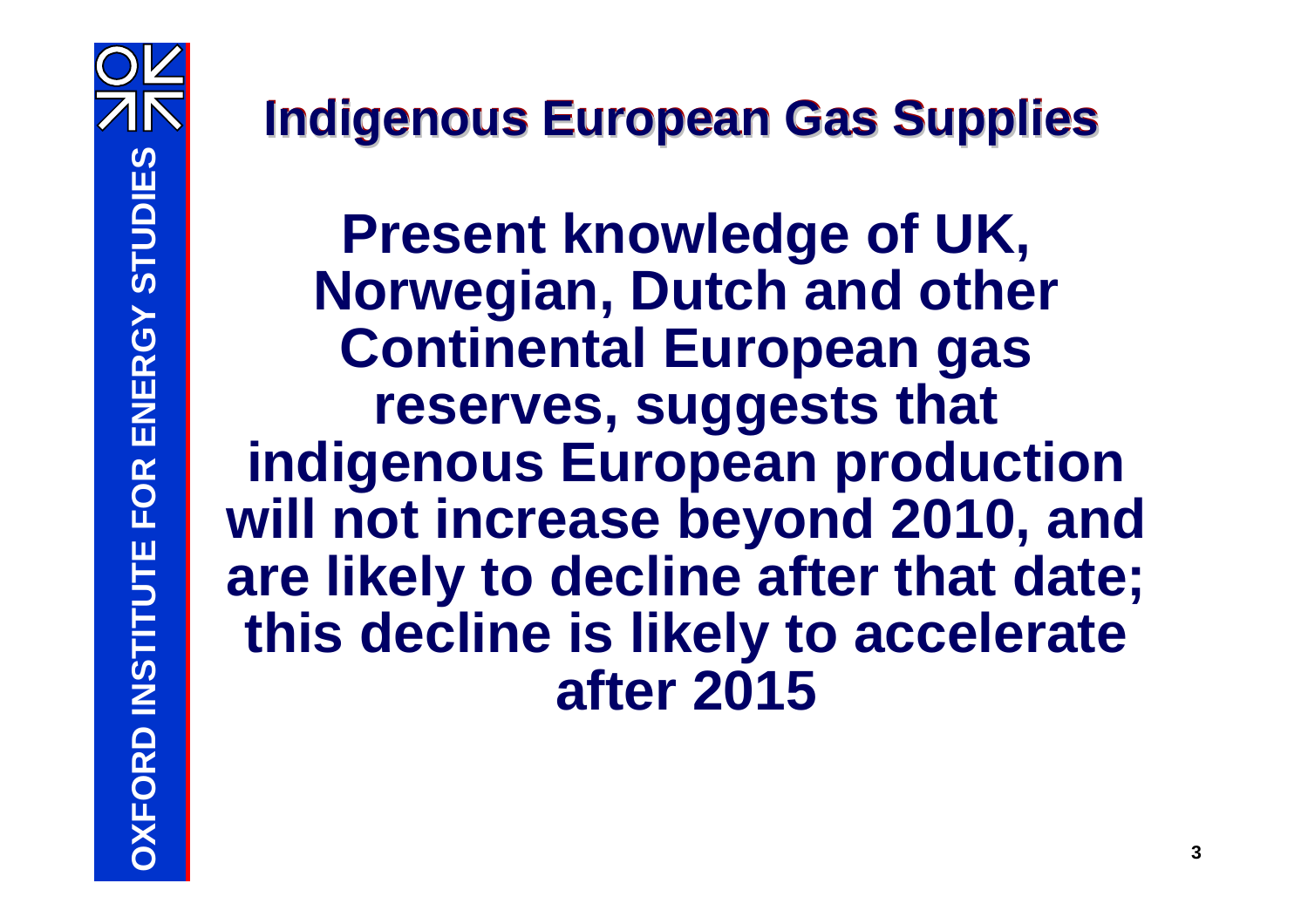### **Russian Supplies to Europe after the Ukraine Crisis of January/February 2006**

 **Natural gas (and general political) relations between Russia and Europe (and Russia and the US) have entered a period to increasing difficulty**

 **After the two North European pipelines – bringing Russian export capacity up to 200 Bcm (~160 Bcm in 2005) – a limit on exports will be reached:**

- **from the European perspective because of fears of over-dependence (and worsening political relations with Russia)**
- **from the Russian perspective because of:**
	- *general tightening of Gazprom's supplies*
	- *future profitability of the Russian market may make European exports less attractive*
	- *emphasis on diversification of export markets to North America and Asia using "stranded" gas in the Barents Sea and Eastern Siberia/Far East*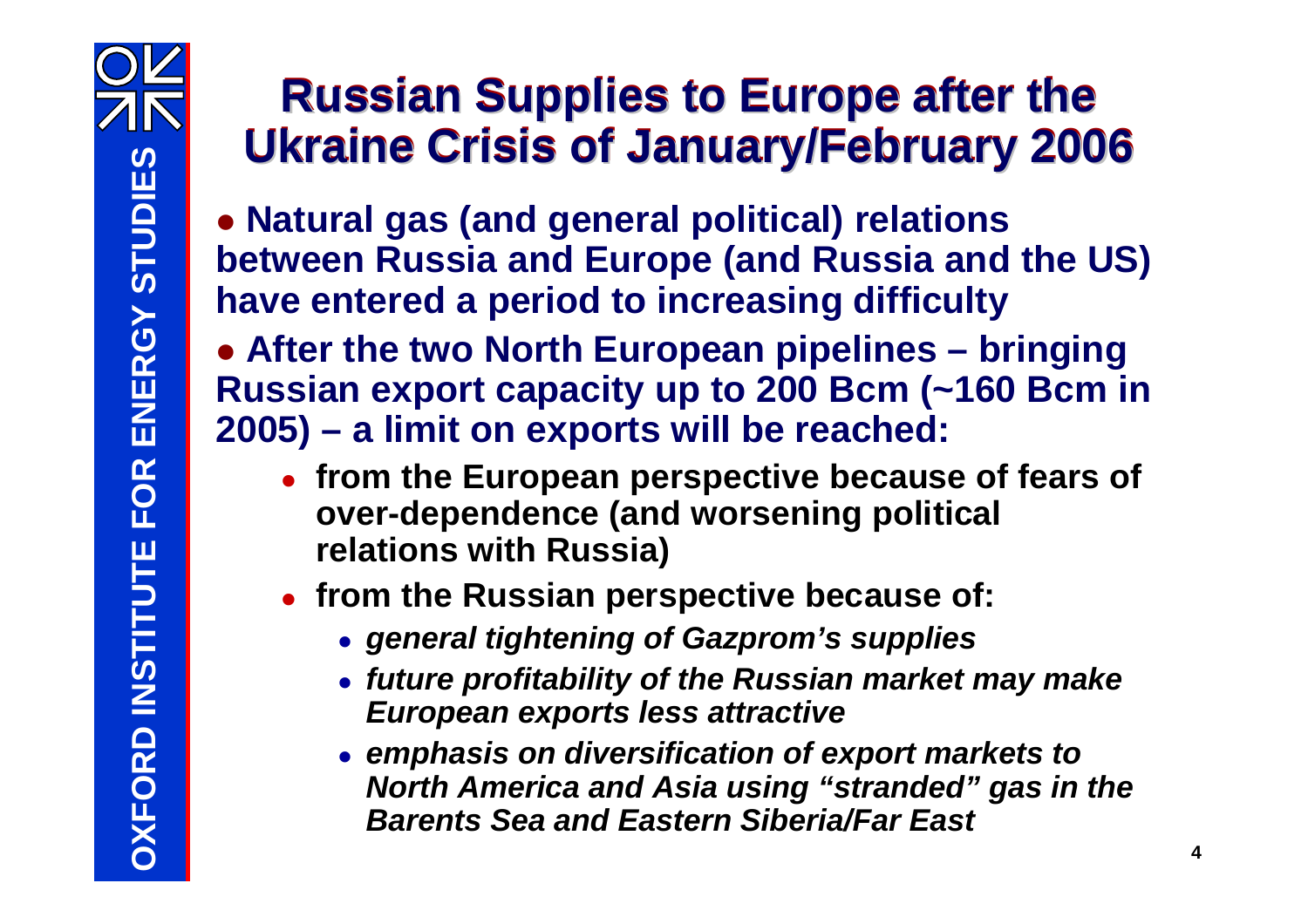

#### **Middle East and North African Gas Exports to 2004-2030 (Bcm) Middle East and North African Gas Exports to 2004-2030 (Bcm)**

| $\blacksquare$<br>$\sqrt{2}$ |                  |      |      |                      |                |      |      |
|------------------------------|------------------|------|------|----------------------|----------------|------|------|
|                              | <b>TO EUROPE</b> |      |      | <b>TOTAL EXPORTS</b> |                |      |      |
|                              | 2004             | 2010 | 2030 | 2004                 | 2010           | 2020 | 2030 |
| <b>M. East</b>               | $\mathbf{2}$     | 35   | 117  | 34                   | 102            | 185  | 244  |
| N. Africa                    | 61               | 83   | 170  | 63                   | 86             | 143  | 200  |
| <b>TOTAL</b>                 | 63               | 118  | 287  | 97                   | 188            | 327  | 444  |
|                              |                  |      |      |                      |                |      |      |
| <b>Major Exporters:</b>      |                  |      |      | 2003                 | 2010           | 2020 | 2030 |
| Qatar                        |                  |      |      | 19                   | 78             | 126  | 152  |
| <b>Algeria</b>               |                  |      |      | 64                   | 76             | 114  | 144  |
| <b>Iran</b>                  |                  |      |      |                      | 5              | 31   | 57   |
| <b>Egypt</b>                 |                  |      |      | ×                    | 10             | 19   | 28   |
| <b>Libya</b>                 |                  |      |      | 1                    | $\overline{2}$ | 13   | 34   |
| <b>Iraq</b>                  |                  |      |      | ш                    | 1              | 7    | 17   |

**6 Source: IEA, WEO 2005, (Reference Scenario)** 5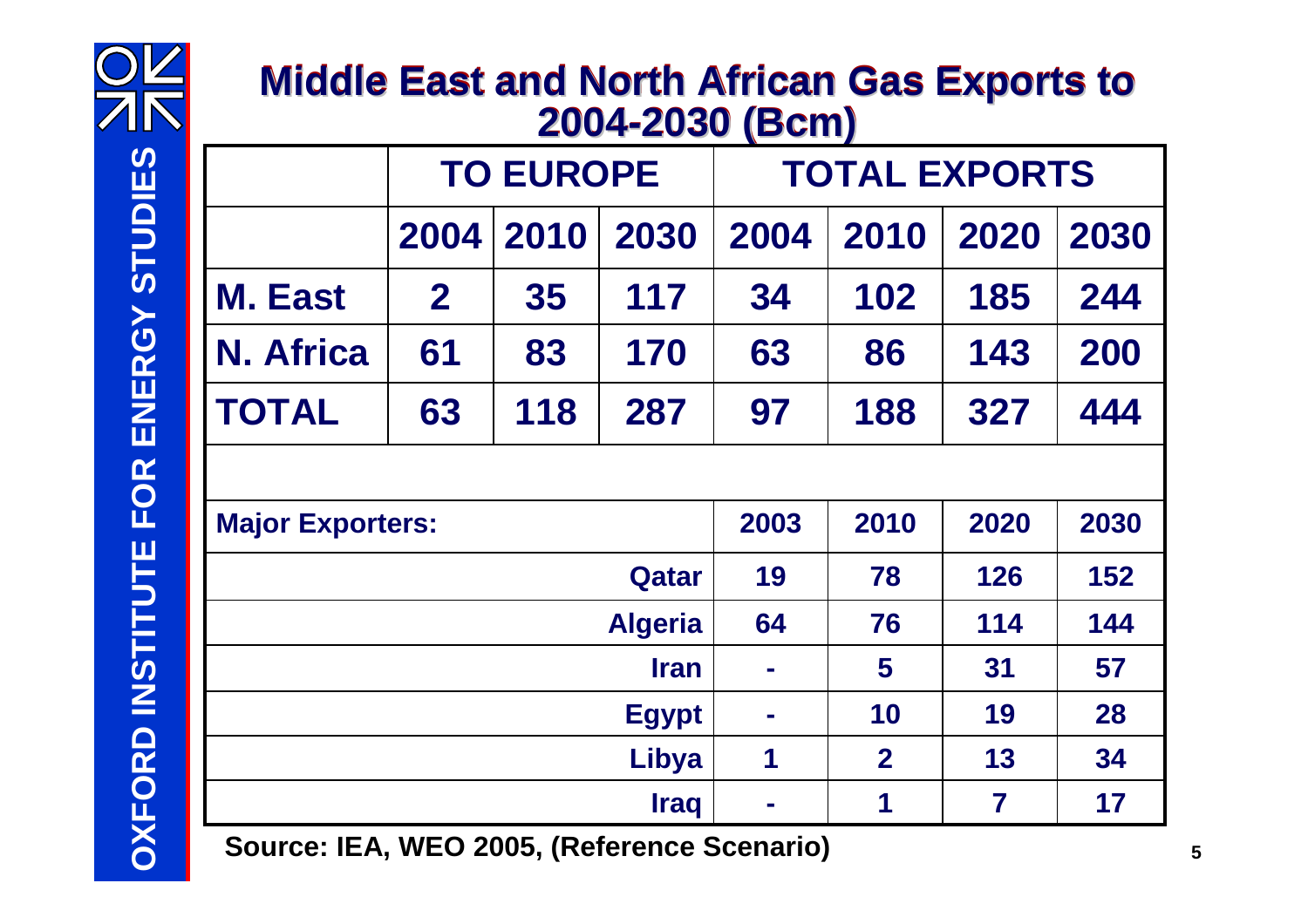### **Possible Middle East and North African Exports to Europe**

- **Resources – no problem**
- **Absolute volume increases are optimistic (30-40 years to reach current levels)**
- **Very optimistic share of MENA exports to come to Europe (42-50% of Middle East LNG, 85% of North Africa); North Africa will have pipelines dedicated to Europe**
- **Six countries account for 90% of total exports in 2030; Algeria and Qatar = 70- 90% of exports 2010-30**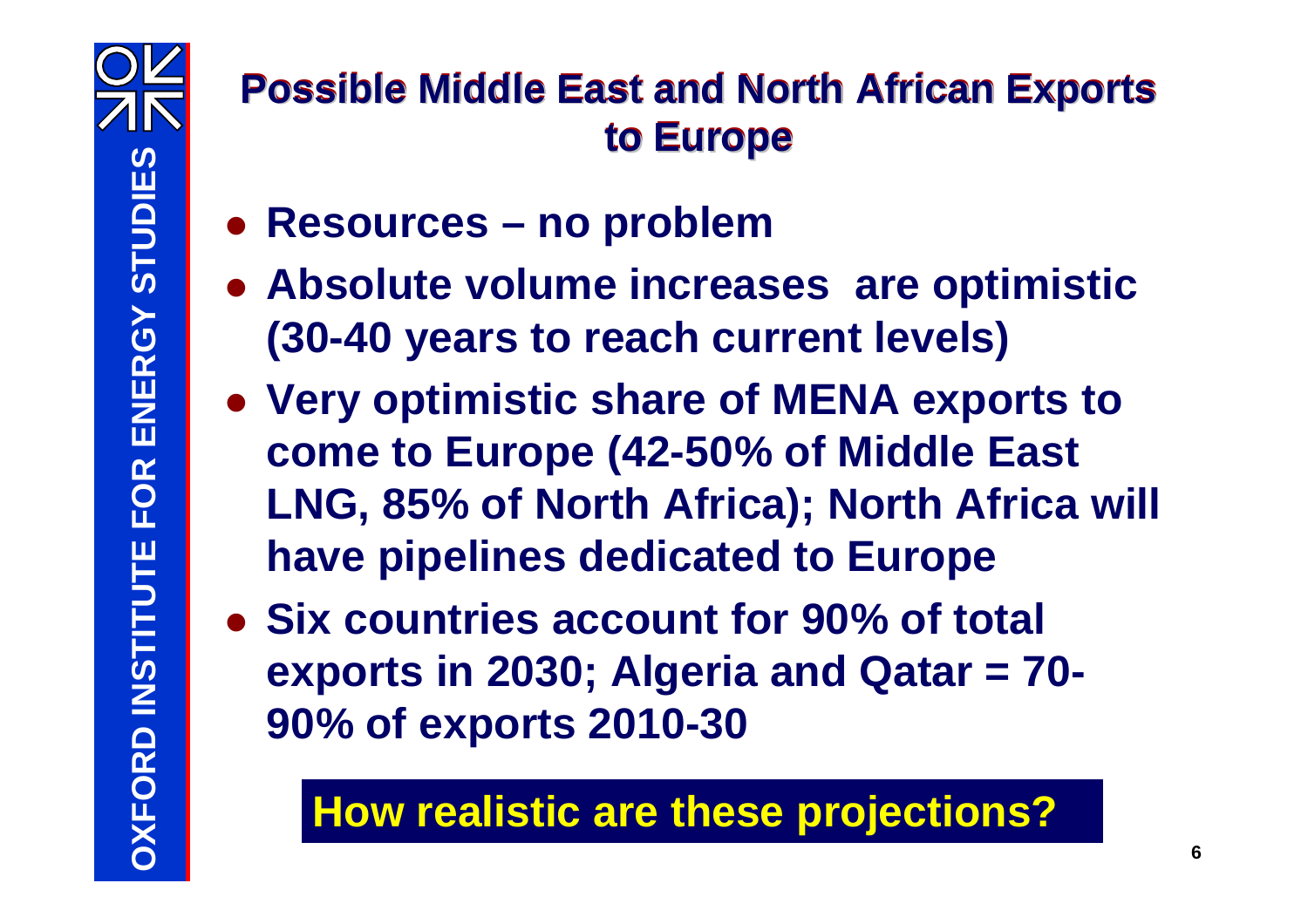# **Middle East Gas Exports - reality**

**Middle East countries – especially Iran and Qatar – have substantial gas reserves BUT:**

 **Europe will be in competition with Pacific and US markets for Qatari LNG**

 **there is a 30 year history of potential ME pipeline projects – with no results**

 **political problems with Iran have prevented pipeline and LNG trade over the past 30 years; Iran has a very bad contractual track record as a gas supplier eg exports to Turkey**

**<sup>7</sup> OLarge scale (ie 100 Bcm/year) Middle East pipeline gas supplies to Europe currently unrealistic in any time frame**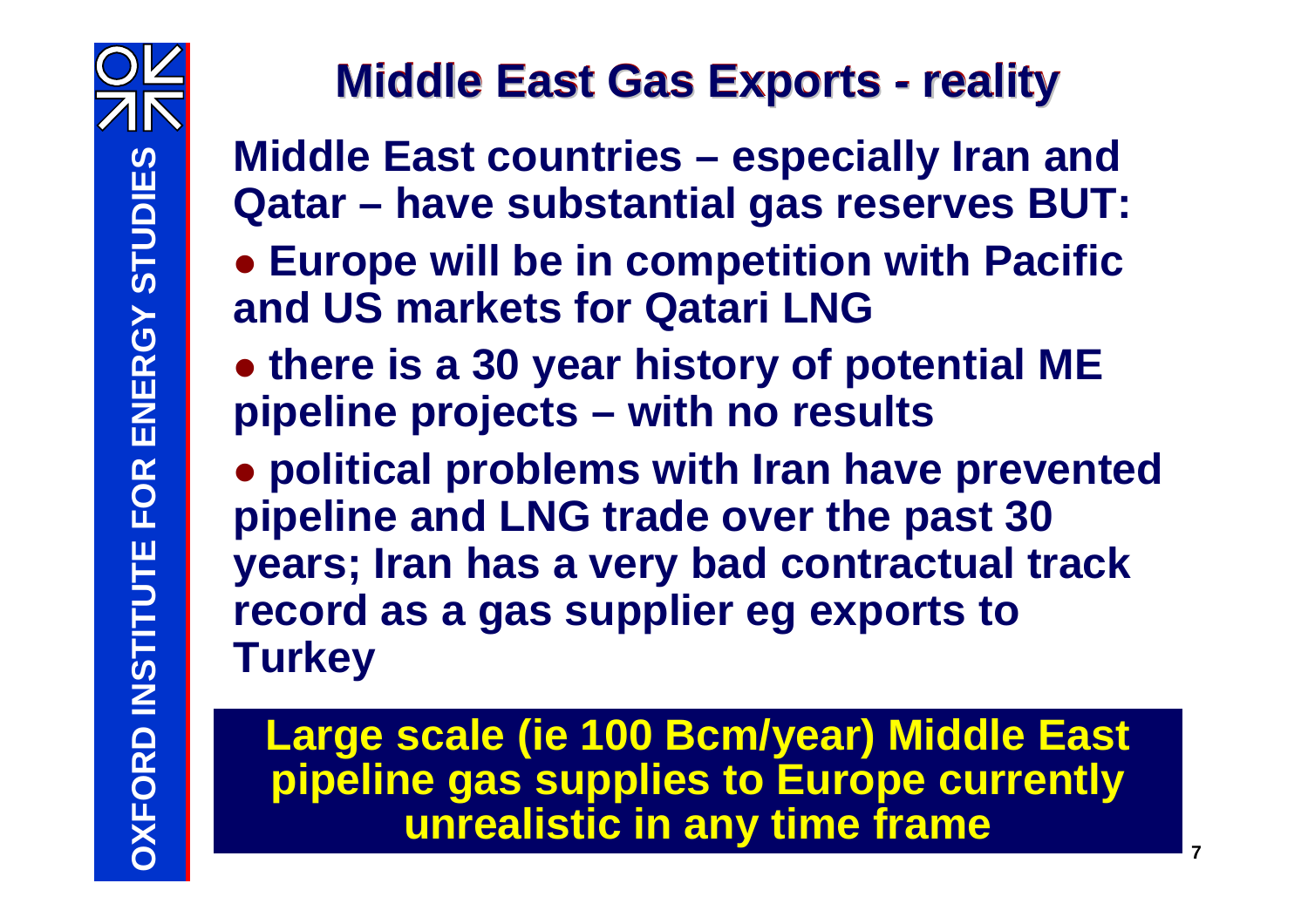# **West African LNG**

- **Nigeria is the potential giant with more than 110 Bcm of exports by the mid-2010s if all projects are realised but: political instability, institutional capacity??**
- **Other West African exporters (Angola, Equatorial Guinea: much smaller and have similar problems**

**Nigeria will be a key large scale (eg up to 100 Bcm/year) source of additional gas supply if political instability can be managed**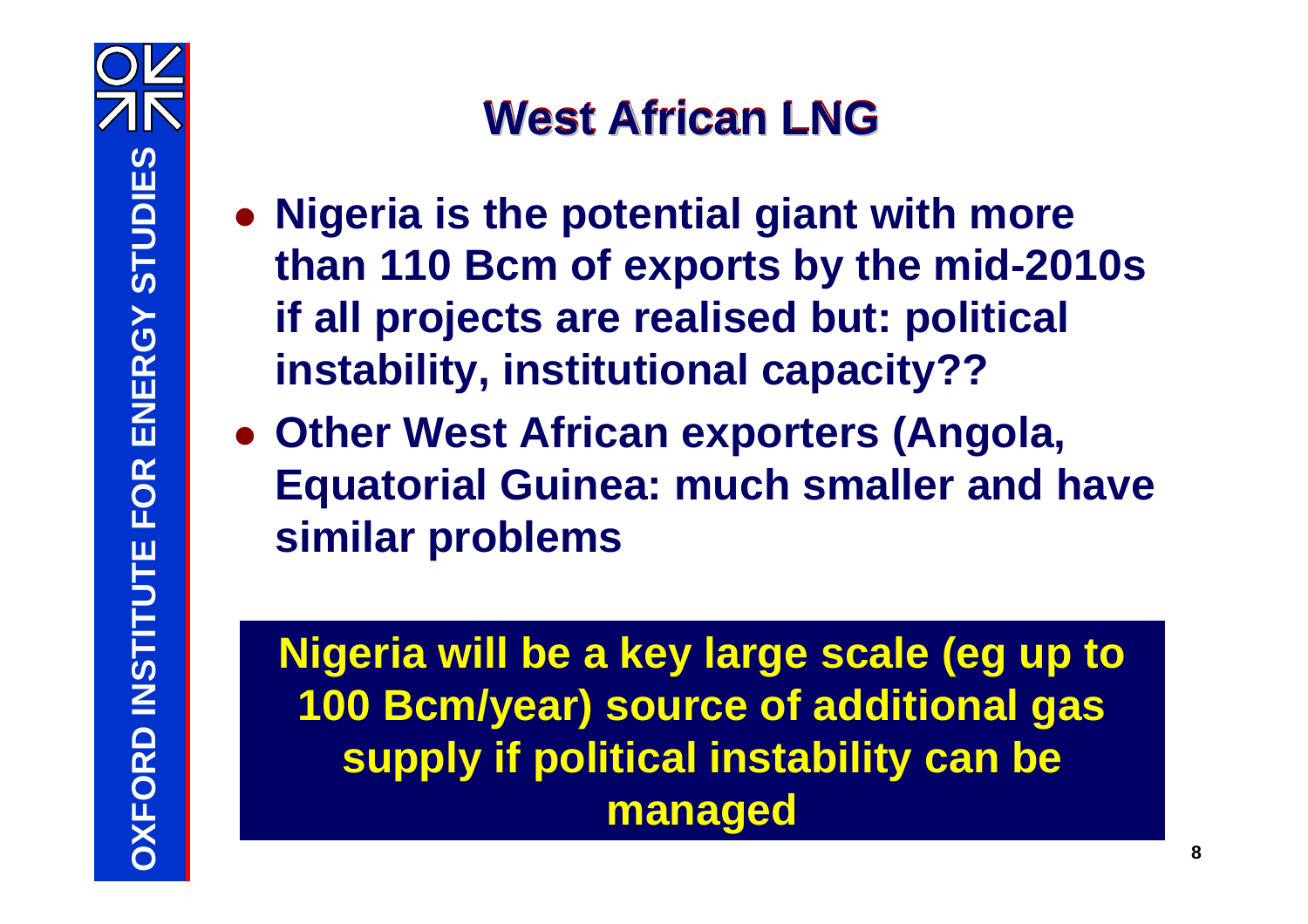

# **An OPEC for gas? Or for LNG?**

- **The Gas Exporting Countries Forum: so far not an "OPEC-type" organisation but a "discussion forum"**
- **Galvanised by objections to EU (and national) liberalization**
- **Currently a chaotic organisation with unstable membership and development prospects**
- **Prime movers are LNG exporters: Algeria, Qatar, Iran, Trinidad, therefore an organisation for LNG exporters is more likely than gas exporters**

**<sup>9</sup> OUnlikely to be effective for at least a decade especially if high prices continue**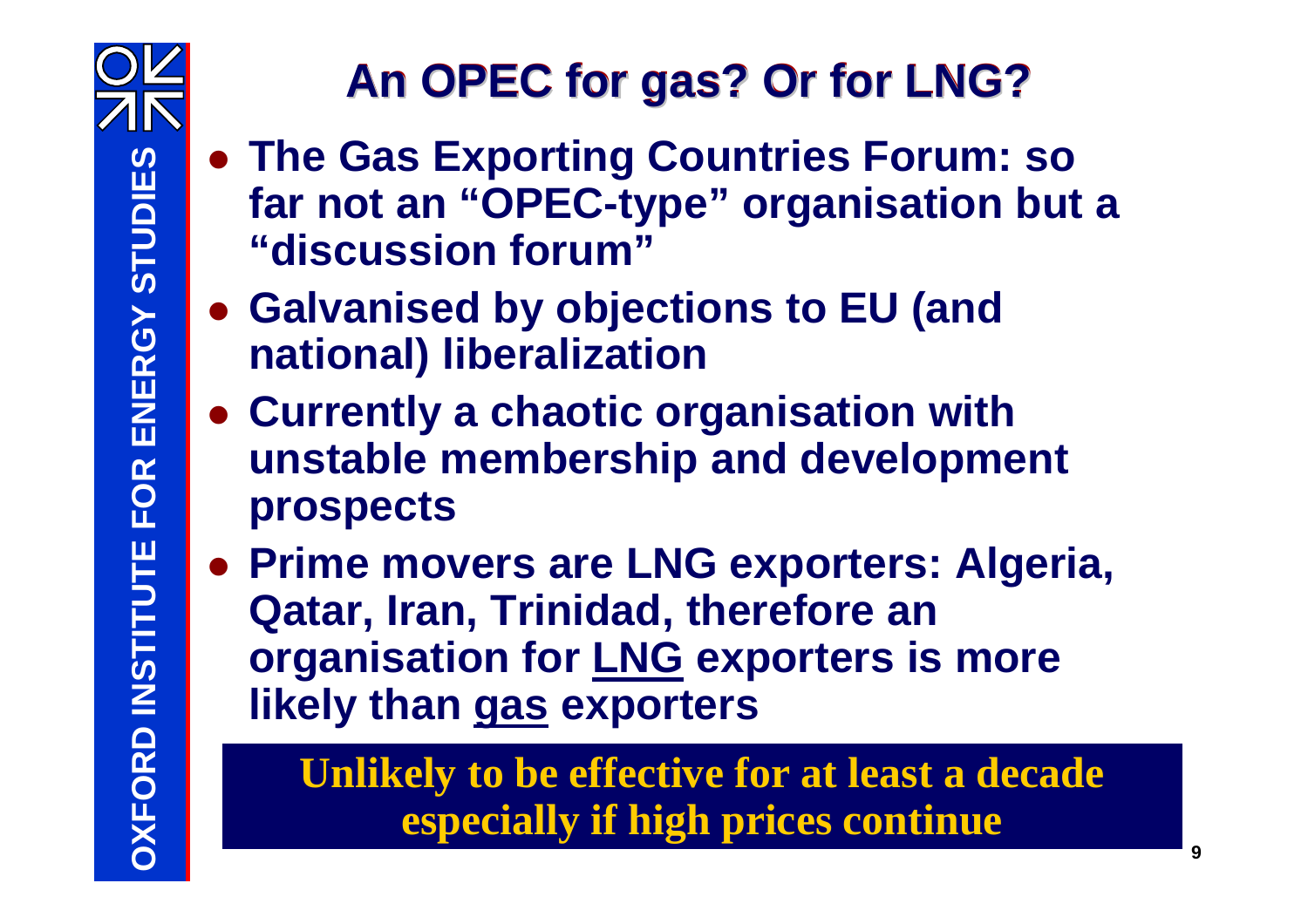### **Continental European Liberalisation and Competition: an unlikely outcome?**

- **Nearly 20 years of negotiations, legislation and regulation have produced results on a spectrum between "unsatisfactory" and "extremely disappointing"**
- **Continental European governments are creating a "Champions League" of utilities this is like to limit the competition/ competitiveness agenda**
- **"security" provides an excuse to defend this model at the expense of liberalisation and competition**

**<sup>10</sup> ODoes liberalisation matter for security? UK versus Continental European views**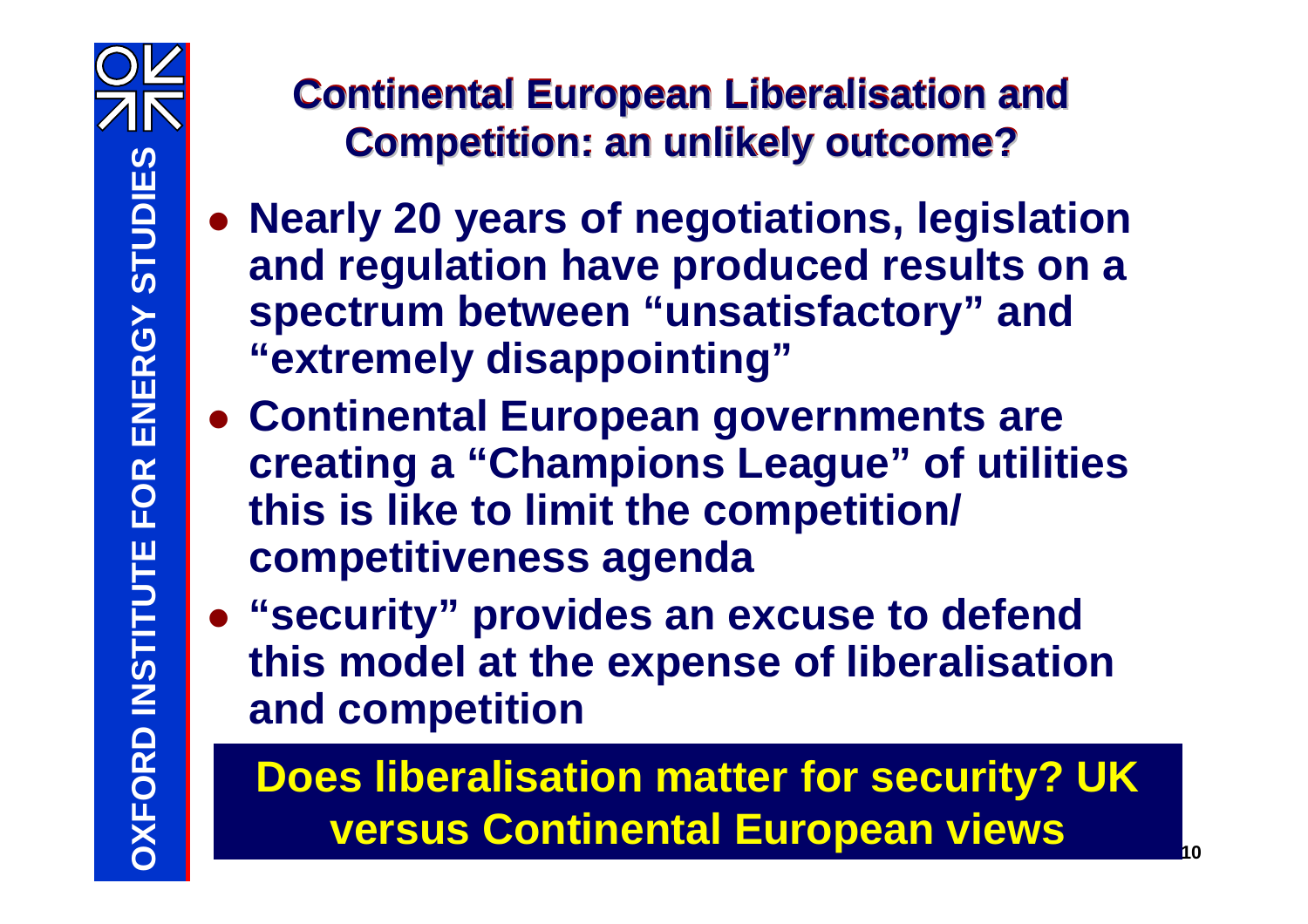#### **Gas Security: perceptions versus empirical evidence**

- **Widespread assumption that imported gas is less secure than domestic supplies and infrastructure has little empirical basis**
- **The most serious gas security incident in Europe in 2006 was not the Russia-Ukraine crisis:**
	- **the fire at the UK's Rough storage reservoir in April**
	- **Uncertainties in some countries caused by a colder than usual winter**
- **How much gas has ever been stopped by "political instability"?**

**<sup>11</sup> OAgeing and unreliable infrastructure may become a very important problem**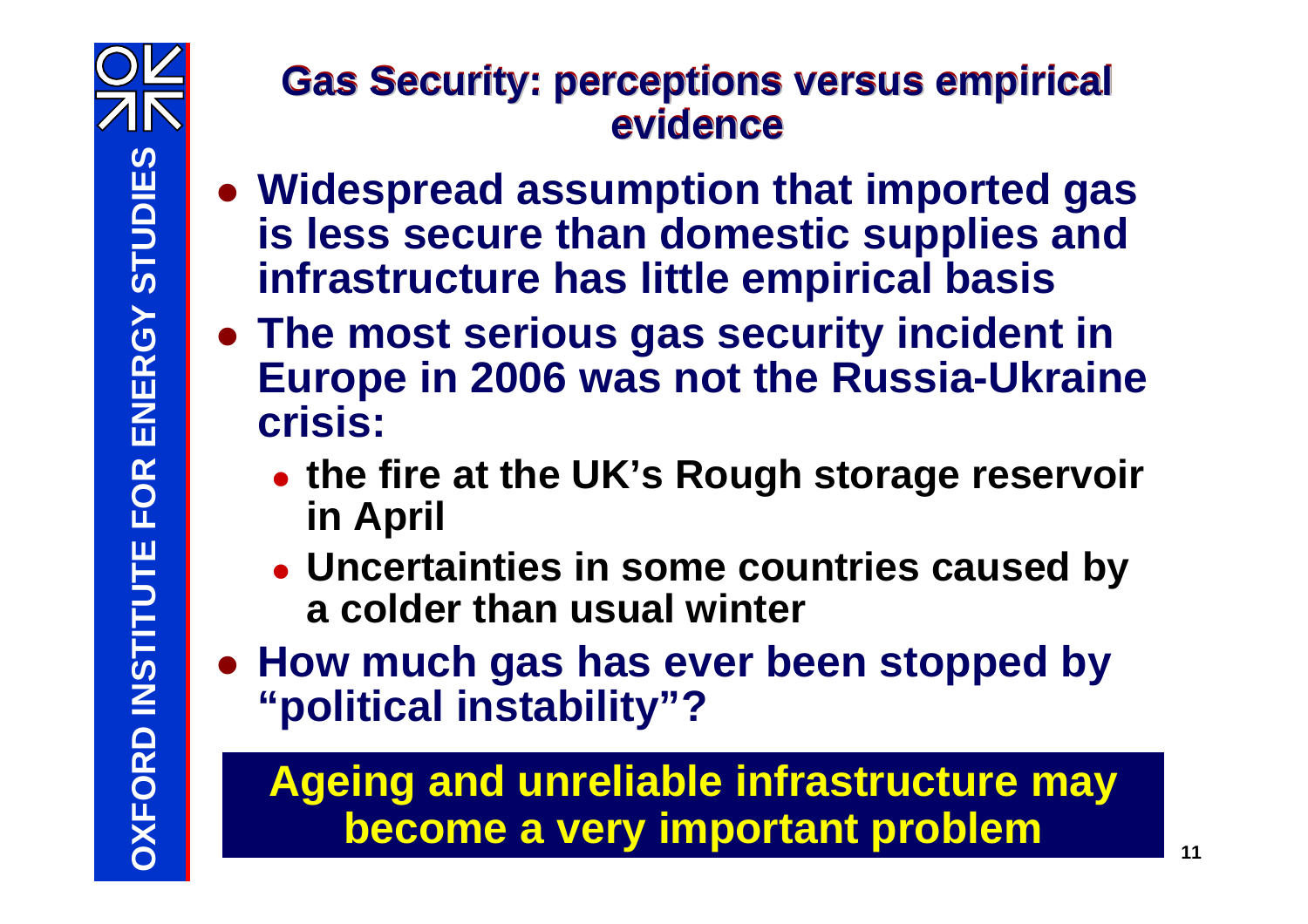# **North American Gas and Atlantic Basin LNG**

- **North American production is declining, can production be stabilised in a high price environment?**
- **Significant additional indigenous gas is available from Alaska and the Canadian Arctic but lead times – especially for Alaska - are more than a decade; commercial/environmental/regulatory obstacles remain**
- **LNG will be the principal source of incremental gas until Arctic gas arrives; 130 Bcm of regasification capacity is under construction and proposed**

### **The US will be a major competitor in Atlantic Basin LNG markets for at least a decade**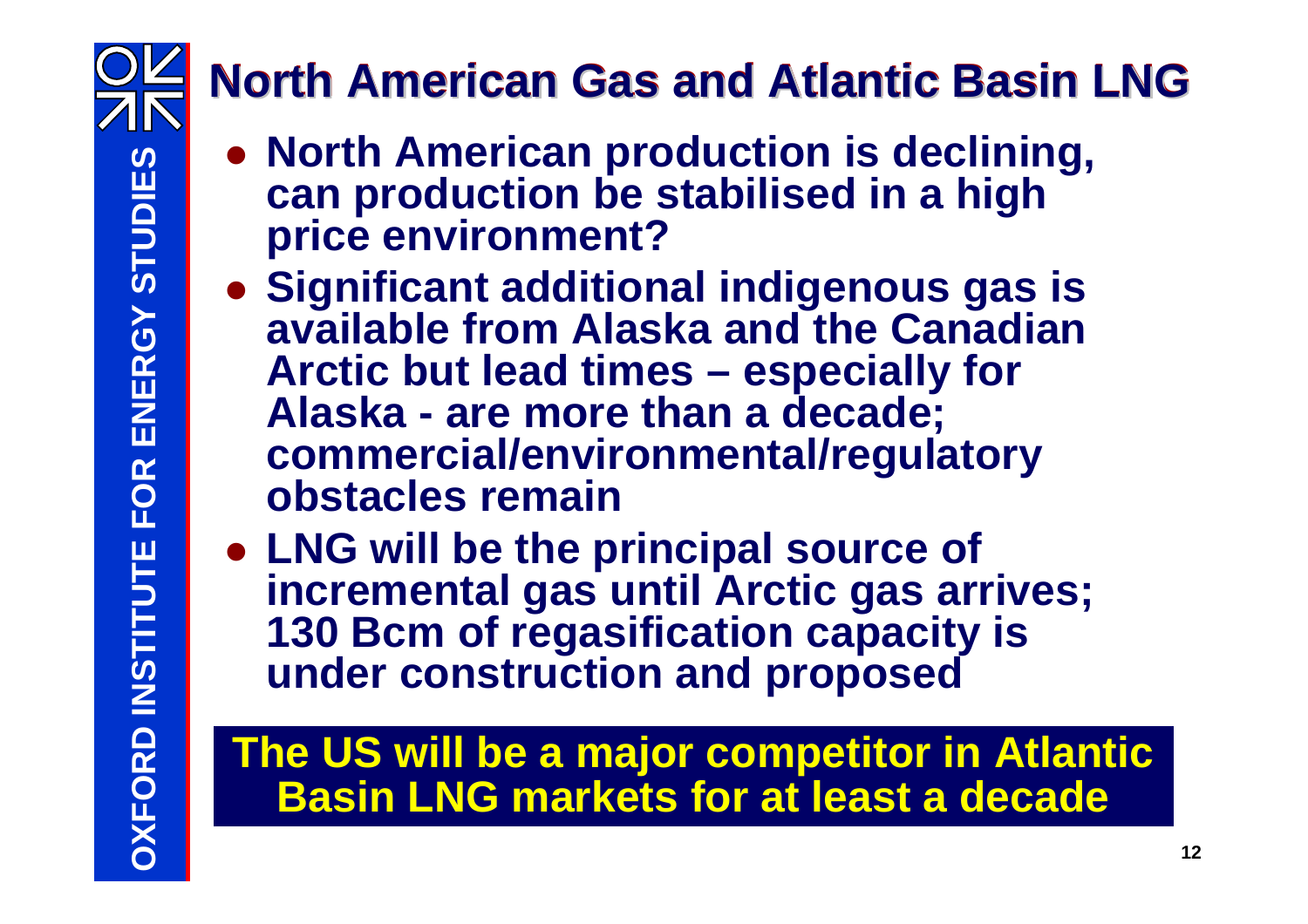# **The Pacific Region: a global LNG competitor for Europe?**

 **Short term Indonesia supply crisis means that Traditional Pacific buyers – Japan and Korea (possibly Taiwan) will compete for Middle East supplies and for marginal/ seasonal cargoes from other Atlantic Basin suppliers**

 **China and India will not dominate Pacific (and certainly not global) LNG trade and will only peripherally compete with Europe for gas. Politics is preventing them from accessing their "natural supplies" through pipes**

#### **<sup>13</sup> OProjections of "a global LNG market" are ahead of reality but the TREND is real**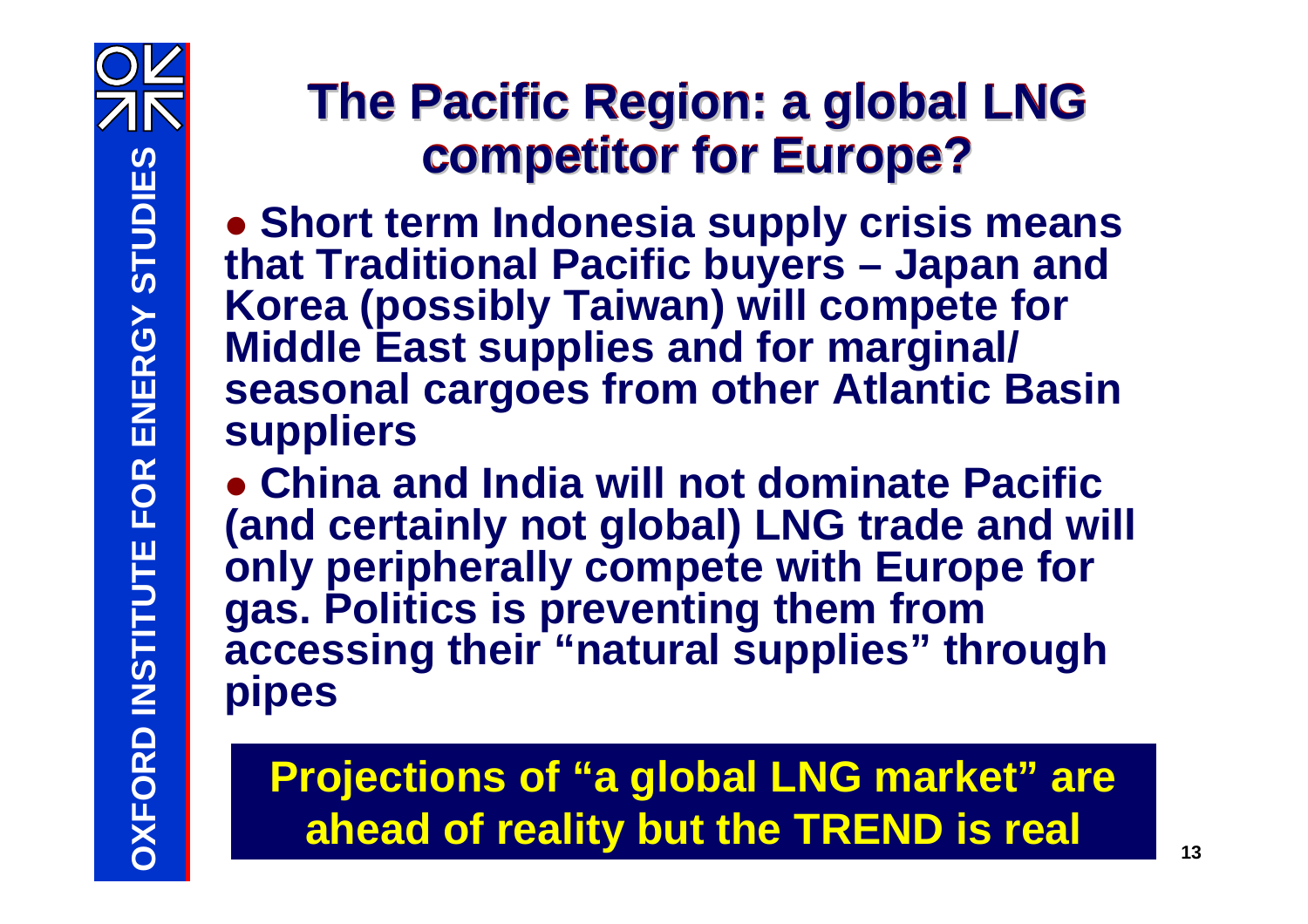### **Supply/demand cycles over the next decade**

- **Shortage cycle likely to end in 2007/08 with arrival of new gas**
- **Surplus cycle likely from 2008-12 (maybe up to 2015) depending on power demand and Atlantic Basin LNG, BUT…**
- **Prices may stay high because of oil linkage and lack of liberalisation and competition**
- **Winters may still see high prices**

**1 14 O D 14 O D 14 O 14 O 14 O 14 O 14 O 14 O 14 Demand impact of high oil/gas prices likely to ensure that 2008-15 is a time of surplus but post-2015 becomes "interesting"**